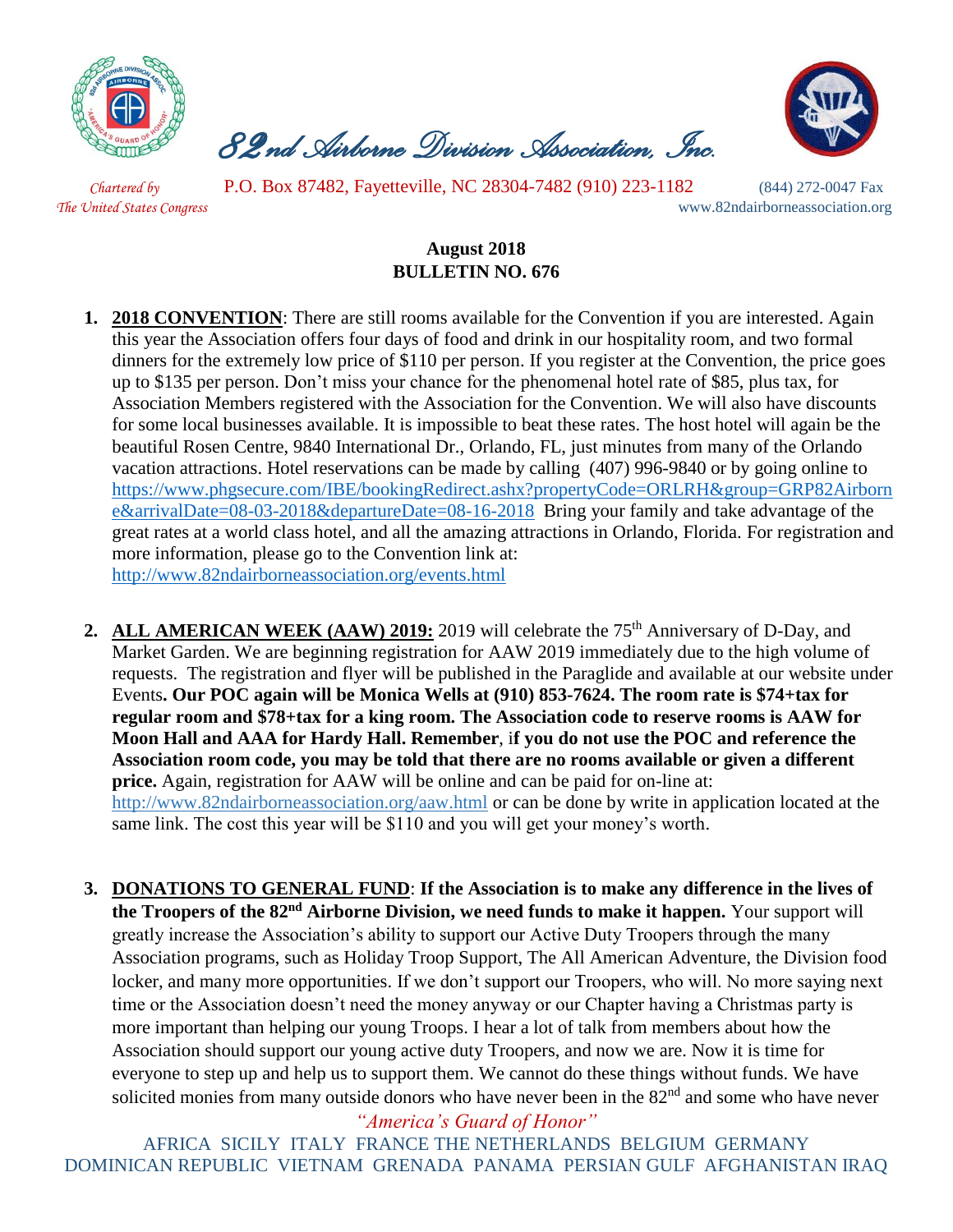



been in the military. Now it is time for those of you who are members of our Association who have not yet donated, and I do thank those of you who are generously supporting, to stop the talk and back it up with a donation for our Troopers. We have been changing and are doing the things you have asked us to do for the Troopers, so YOU are running low on good excuses not to help. Please help the Association in supporting **OUR** 82nd Airborne Division Troops. Any donation will help us. Thank you for your support.

To make a donation, PLEASE go to:<http://www.82ndairborneassociation.org/index.html> and press the donate button in the upper right corner of the Association's Homepage or mail your donation to the National office at:

P.O. Box 87482, Fayetteville, NC 28304.

Donations made to the Association Ed Fund or the Wounded Warrior Fund go directly to the respective funds and do not support the Association General Fund. Therefore, it is necessary for the Association to obtain donations directly.

- **4. NATIONAL DIRECTORS SAMPLE BALLOT**: In accordance with Association By-Laws, a sample ballot for the selection of six (6) National Directors for the 2018 Board of Directors is attached on our website under the "What's New" tab 30 days prior to the 2018 elections. Also posted on the Association website, under the "What's New" tab, is the 2018 National Directors Nominations. The National Director nominations can also be found in the Summer 2018 Paraglide, released on 1 Aug 2018.
- **5. CHAPTER DELEGATES TO 2018 CONVENTION**: Chapter Delegate selection closed on 31 July 2018. An updated list of Convention Delegates is attached at the end of the bulletin. Only the Delegates on the list may speak and vote at the Delegate meeting. Anyone who does not abide by this rule will be asked to leave. As outlined in Article IV, Section 6 of the Association By-Laws, the Association President can call a Delegates' meeting sixty (60) days in advance of the Convention date. In the past, Presidents have done this because there is ample time during AAW for the Delegates to discuss issues and formalize the presentation to be given to the Board of Directors during the Convention. The Delegates' meeting during the National Convention is to refresh everyone's memory and finalize the presentation. Delegates should be familiar with the Association and Education Fund By-Laws, Awards SOP, Convention SOP and National Bulletins, all of which is available on the Association website.

## **6. THE FOLLOWING CHAPTERS WILL BE RECEIVING A LETTER OF INTENT FOR CLOSURE FROM THE ASSOCIATION FOR NONCOMPLIANCE:**

555 PIB Memorial Alamo Chapter Connecticut Yankee Ames/Olivas All Airborne Golden Gate Keystone All Airborne (Closed) Ross Carter/Appalachian (Closed)

Lobo All Airborne Viking (Closed) Mississippi All Airborne (Closed) Montana All Airborne (Closed) Roanoke Valley AA Reed Torrence/Clyde Thomas/503/80

*"America's Guard of Honor"* AFRICA SICILY ITALY FRANCE THE NETHERLANDS BELGIUM GERMANY DOMINICAN REPUBLIC VIETNAM GRENADA PANAMA PERSIAN GULF AFGHANISTAN IRAQ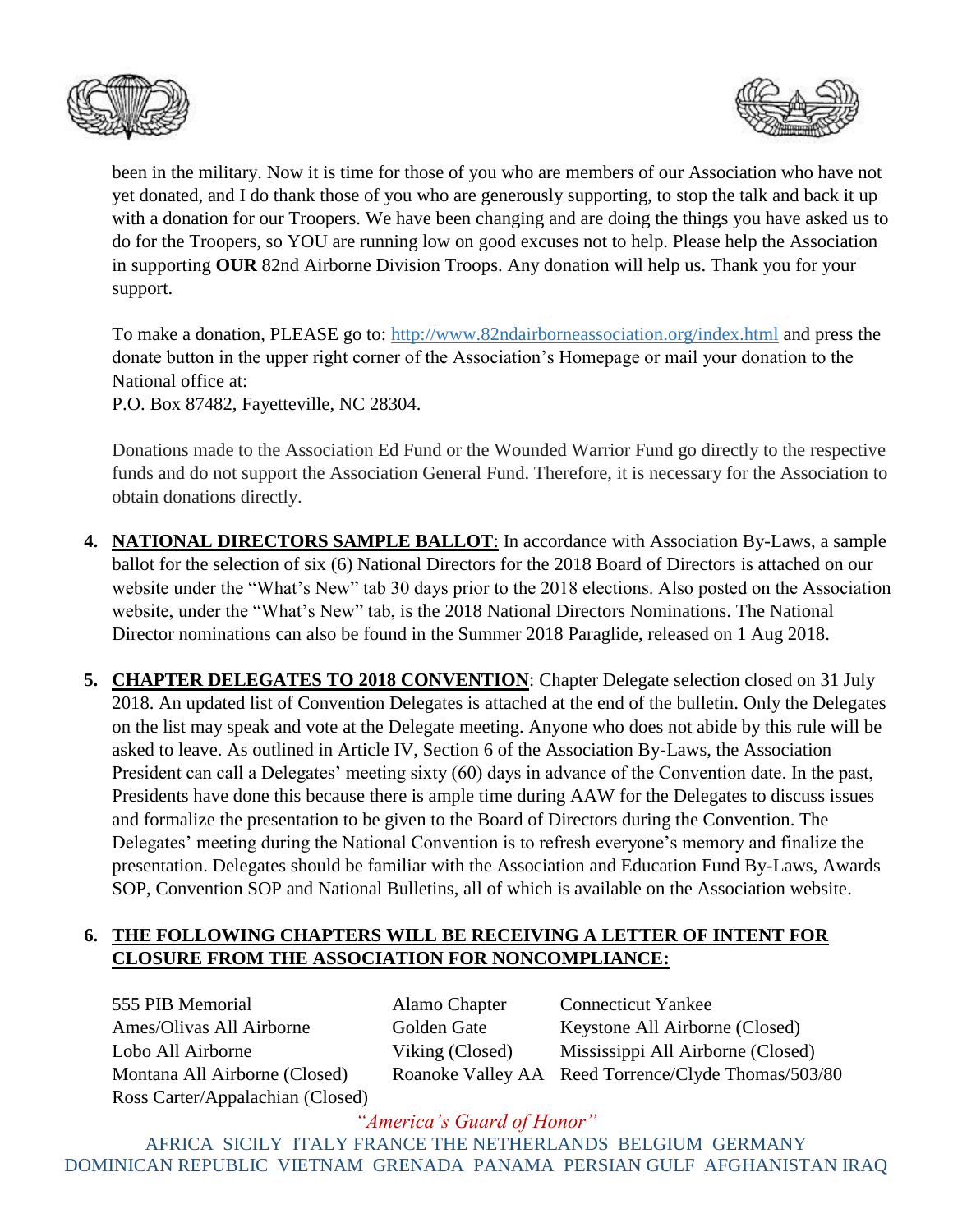



- **7. ASSOCIATION SUSPENSES/DEADLINES:** Please note the following Association deadlines (all information should be sent to the Executive Director, unless otherwise noted):
	- a. There are no current deadlines
- **8. PAYMENT OF CHAPTER PORTION OF MEMBERSHIP DUES (CHAPTER REFUNDS):** The portion of membership dues received directly at the National Office, and are to be paid to the Chapter selected by the member upon registration, as per the Association by-laws, Article II-Membership, Section 1, Paragraph E, Subparagraph 1, Items a-c, for the period Jan-Jun 2018, will be sent via mass payment on PayPal on 3 Aug 2018. PayPal will send an email to the Chapter email address to notify you of this payment so that you may insure your payment is directed to your Chapter bank account. Any Chapter who has not yet set up their PayPal account must do so within 30 days of receiving the payment or the payment will be returned to the National office account. All monies returned to the National Office account will be held for the Chapter until such time as the Chapter has set up their PayPal account and can receive their payment. Any Chapter wishing to donate their payment to the National Office, please notify us by email prior to 3 Aug 2018.
- **9. SERVICE ON NATIONAL COMMITTEES**: The Association Steering Committee may meet at the Convention. The time, date and location will be determined by the Committee Chairperson noted below:

**Budget & Finances** Website/ Automation Nat'l Treas.- Dir Lawrence J. Slavicek Chairman Exec Dir – Bill Bauer

**Ways & Means By-Laws** Nat'l Treas.- Dir Lawrence J. Slavicek , Chairman PP/Chair - Richard Becker

**Insurance Bond Agent Convention Planning** Dir - Victor Mitchell, Chairman PP Bill Eberle, Chairman

**Internal Affairs Public Relations**

**Chapter & Membership Resolutions** 

Dir Joe Steen, Chairman Dir – Steve Copening, Chairman

Executive Dir - Bill Bauer Dir –Steve Holcomb, Chairman

**Awards National Airborne Heritage Day** Dir – Gary Rezabek, Chairman Past Dir – Gordon Sumner, Chairman

*"America's Guard of Honor"* AFRICA SICILY ITALY FRANCE THE NETHERLANDS BELGIUM GERMANY DOMINICAN REPUBLIC VIETNAM GRENADA PANAMA PERSIAN GULF AFGHANISTAN IRAQ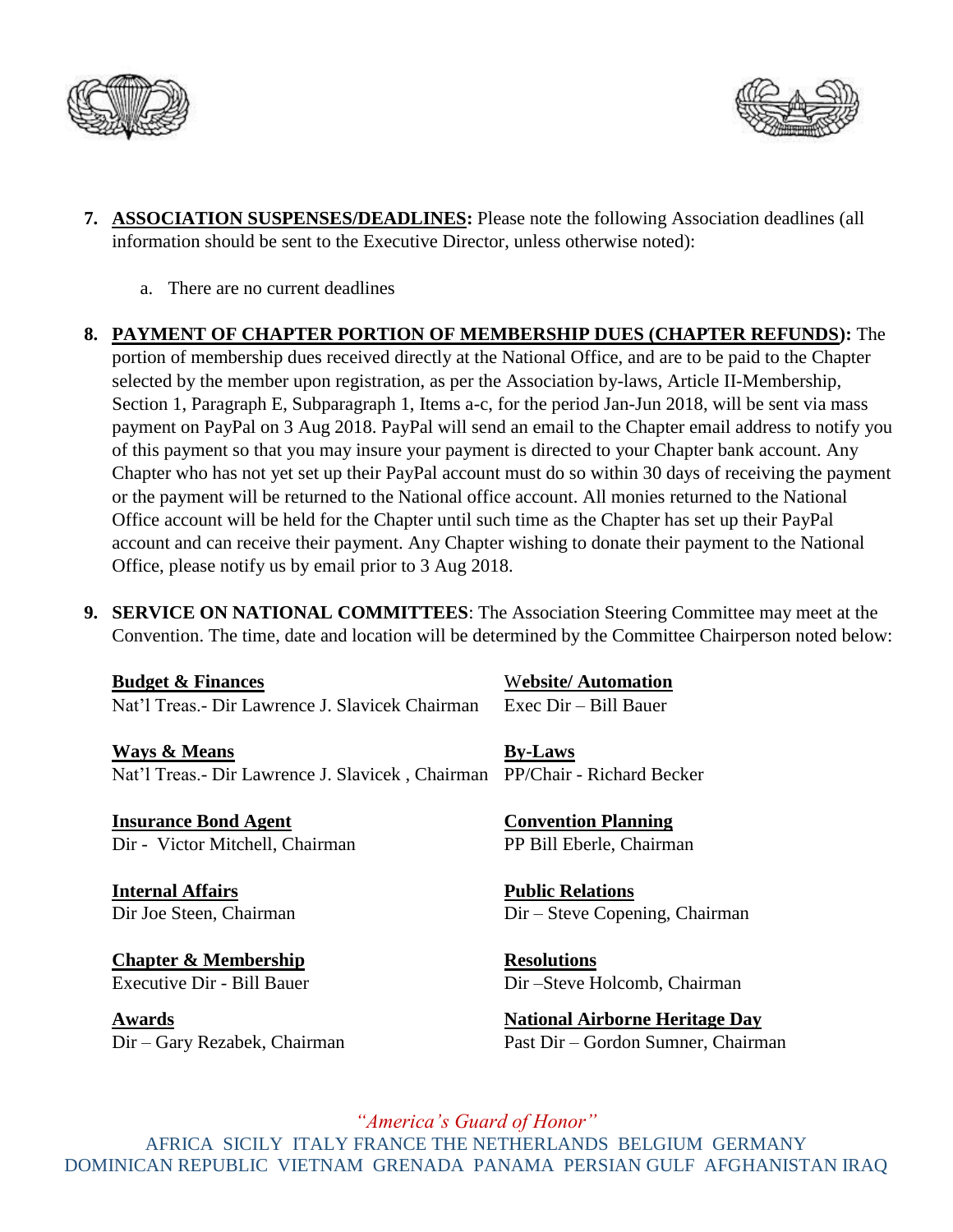



**Monument Committee -** Fort Benning **Business Development Committee** Mr. Rick Dalton Mr. Neil Parkin - Chairman

**Veteran Committee** Nat'l Sec. - Dir Laurie Clay, Chairwoman

- **10. COMBINED FEDERAL CAMPAIGN**: *Please help!* Chapters and Members are encouraged to contact local businesses for tax deductible donations for the 82<sup>nd</sup> Airborne Division Association Education Fund. The 82<sup>nd</sup> Airborne Division Association Educational Fund benefits our Dependent Children and young Paratroopers who have recently left the service and is a tax exempt organization under the provisions of Section 501(c)3 of the Internal Revenue code.
- 11. **82d AIRBORNE ASSOCIATION USAA CREDIT CARD**: Check out the 82<sup>nd</sup> Airborne Division Association's co-branded cards. These cards display a Paratrooper under the sild on the front. Very nice card to have. To get a co-branded Association card, please call 855-755-8263 or go to [www.usaa.com/82nd](http://www.usaa.com/82nd) . If you use a credit card, please choose the card that supports the Association.
- **12. E-NEWS BULLETIN**: *Get Army and Airborne related news directly to your emails!* Members who have shared their email address with the Association receive our E-news bulletin which contains informative articles about the  $82<sup>nd</sup>$  Airborne Division, the Airborne community, the Military, Veterans issues, and even Association related articles and information. If you don't already receive this important and informative bulletin, please send us your email address so that we can add you to the list. Although we have had requests, we are only offering this benefit to our Association members. Sign up today and keep up to date on Airborne issues!
- **13. WITHIN THE DIVISION AND FORT BRAGG**: Please visit the following 82d Airborne Division websites to find out what is happening within the Division and sign up for our E-News bulletin: <http://www.dvidshub.net/image> and [http://www.bragg.army.mil/82nd/pages/default.aspx.](http://www.bragg.army.mil/82ND/Pages/default.aspx) Also, don't forget to check out the Division's Facebook page<https://www.facebook.com/82ndAirborneDivision>
- **14. ASSOCIATION UPCOMING EVENTS**: *Support our Chapters.* Please announce the following upcoming regional events at Chapter meetings, via the Chapter newsletter and website. Registration and information on these events were published in the Paraglide and also on the Association's website at the following link [www.82ndairborneassociation.org/events.html.](http://www.82ndairborneassociation.org/events.html) If you would like to have the Association President or Executive Director attend your event, please send an invitation to the National office in enough time for us to plan and we will do our best to attend.
	- a. Operation Market Garden Jamboree, 21-22 September 2018 is in Sebring, FL and is hosted by the South Florida All Airborne Chapter. POC is Jose Perez-Ortiz (305) 205-1948. The host hotel is Sebring Quality Inn and Suites 863-385-4500.

*"America's Guard of Honor"*

AFRICA SICILY ITALY FRANCE THE NETHERLANDS BELGIUM GERMANY DOMINICAN REPUBLIC VIETNAM GRENADA PANAMA PERSIAN GULF AFGHANISTAN IRAQ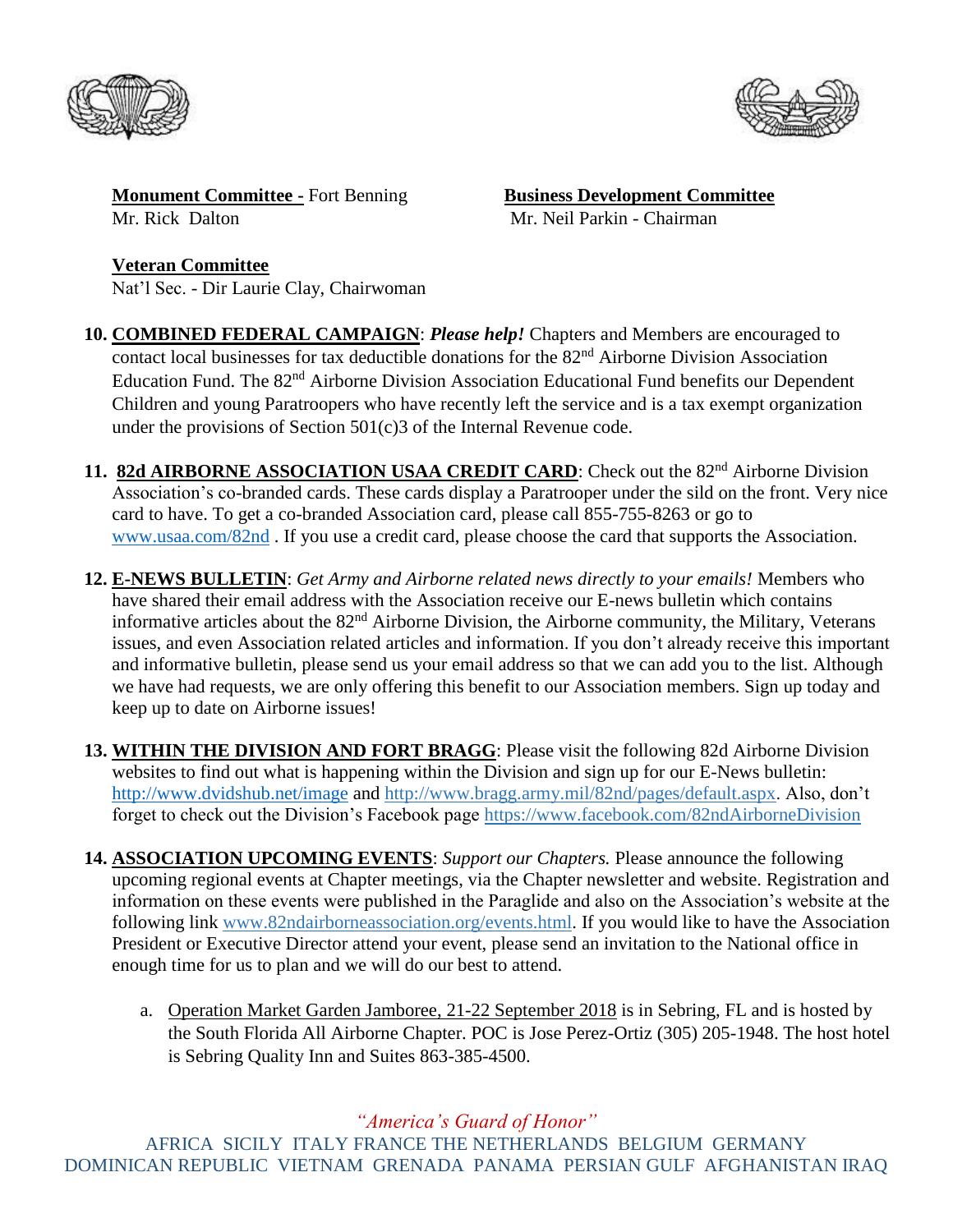



- b. All Ohio Days, 12-14 October, 2018 is in Richfield, OH and is hosted by the Akron Chapter. POC is Bob Winkler: 330-325-7574. The host hotel is **The Days Inn & Suites**: 330-659-6151, ext. 516.
- c. Veterans Day Activities, 8-11 November 2018 is in Alexandria, VA/Arlington National Cemetery and is hosted by the COL Reuben H Tucker Chapter and the Washington, DC Chapter. POC is Bill Bauer: 910-223-1182. The host hotel is **Hampton Inn & Suites Alexandria Old Town South**: 703-329-1400 or 800-HILTON.
- 15. 4th ANNUAL ASSOCIATION 50/50 RAFFLE: Let's make our 4<sup>th</sup> Annual 50/50 Raffle even more successful than the previous years. The drawing will be held on Saturday, 11 August 2018 at the Airborne Heritage Banquet during our 72<sup>nd</sup> National Convention. You do not have to be present to win, but you do need to enter! Raffle tickets can be found on our website under Events and can be mailed to the National Office.
- **16. FACEBOOK PAGE: 'Like Us'** at https://www.facebook.com/82ndAssociation/. *This is the ONLY official Facebook page of the Association. We have no affiliation with any other sites that are using the Association's name!* We would love to receive pictures or information from the Chapters of events that they have hosted to share with our members!

President Becker, together with the Past Presidents, Officers and Directors of the Association and their spouses wish to thank all Members for their service and look forward to seeing you at the 72nd Annual Convention.

In addition, many of our 82<sup>nd</sup> Airborne Division Troopers have deployed or are deploying this year and we ask that you continue to keep our Troopers and their Families in your prayers. We wish them a safe return.

Richard A. Bucher

Richard G. Becker National President

OFFICIAL: Bill Bauer Executive Director